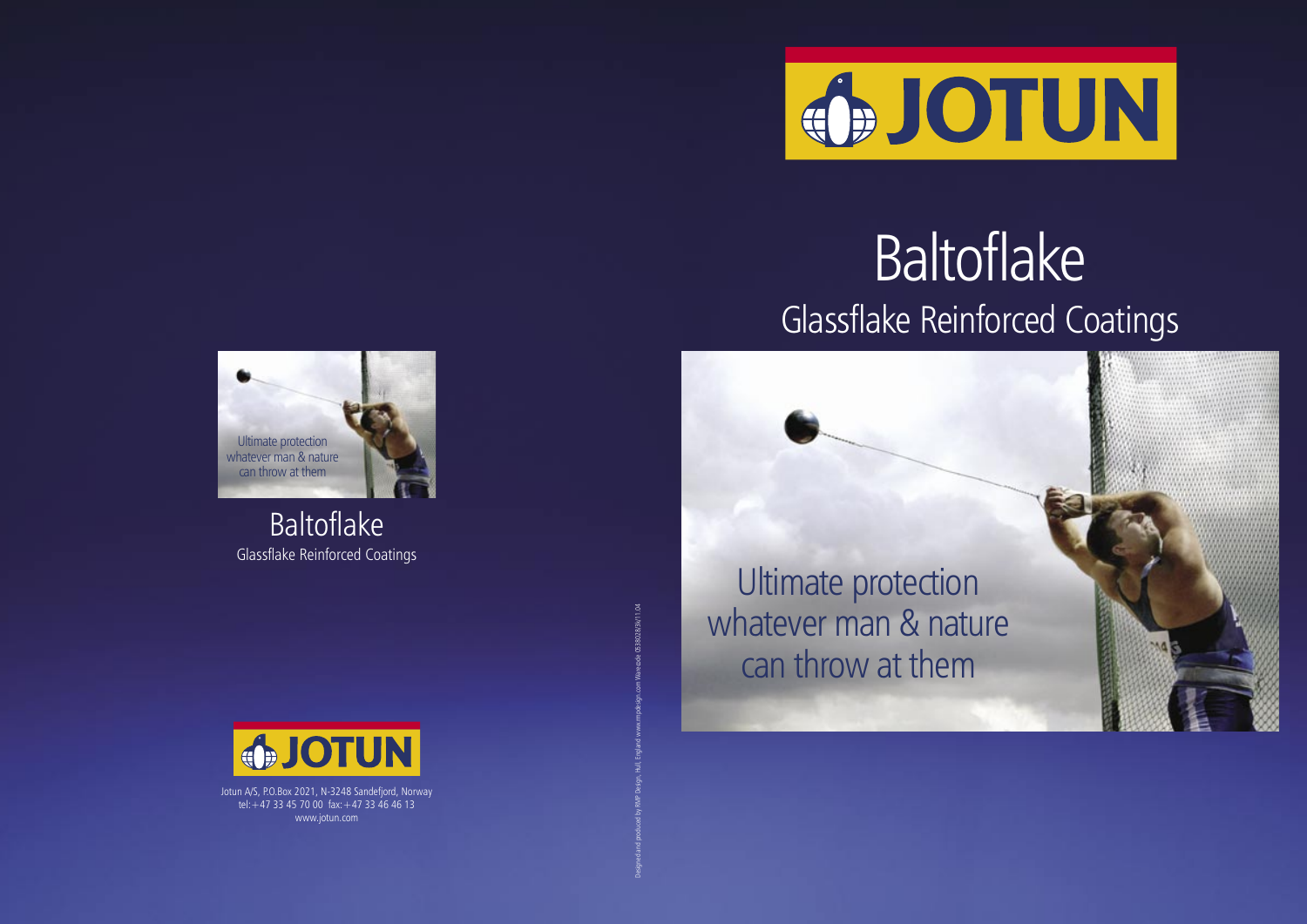# Baltoflake

### Glassflake Reinforced Coatings



Impermeable protection of steel against abrasion and corrosion however hostile the environment



Combining the strength of specially formulated polyesters with a unique glassflake reinforcement



# Baltoflake

### Long-lasting protection underground

Baltoflake was chosen for protection of liquefied gas storage tanks built in France in 1989. The tank photographed here was ordered by SAR (Senegal) from TISSOT SA and is 52.6 metres long, 7.05 metres in diameter and has a capacity of 2000 cubic metres.



### Protection against worst of the North Sea weather

The Britannia production platform was built in 1997 for the handling of gas and gas liquids before transportation via the Forties Pipeline system to St Fergus terminal in Scotland.

The estimated field life was 30 years, and given the difficulty of access to offshore sites and the need to virtually eliminate disruption by frequent and time consuming maintenance, it was essential that any protective coating should have an exceptionally long working life. Baltoflake was chosen to protect majo areas of the Britannia platform.



### WALK ON AFTER JUST 3 HOURS

Few coatings can be walked on only three hours after application. **With Baltoflake you can!**

### FAST DRYING, FEWER COATS

Want faster drying and fewer coats meaning less downtime? **With Baltoflake you can!**

### SPRAY UP TO 1500 MICRONS IN A SINGLE COAT

Even fewer coatings can be sprayed in a single coat to give a dry film thickness up to 1500 microns on a vertical steel surface without sagging. **With Baltoflake you can!**

### SOLVENT FREE

Baltoflake solvent free coatings create immense strength and protection against water, chemicals, solvents, abrasion or mechanical attack, outperforming traditional protection such as metallizing and epoxy coatings.

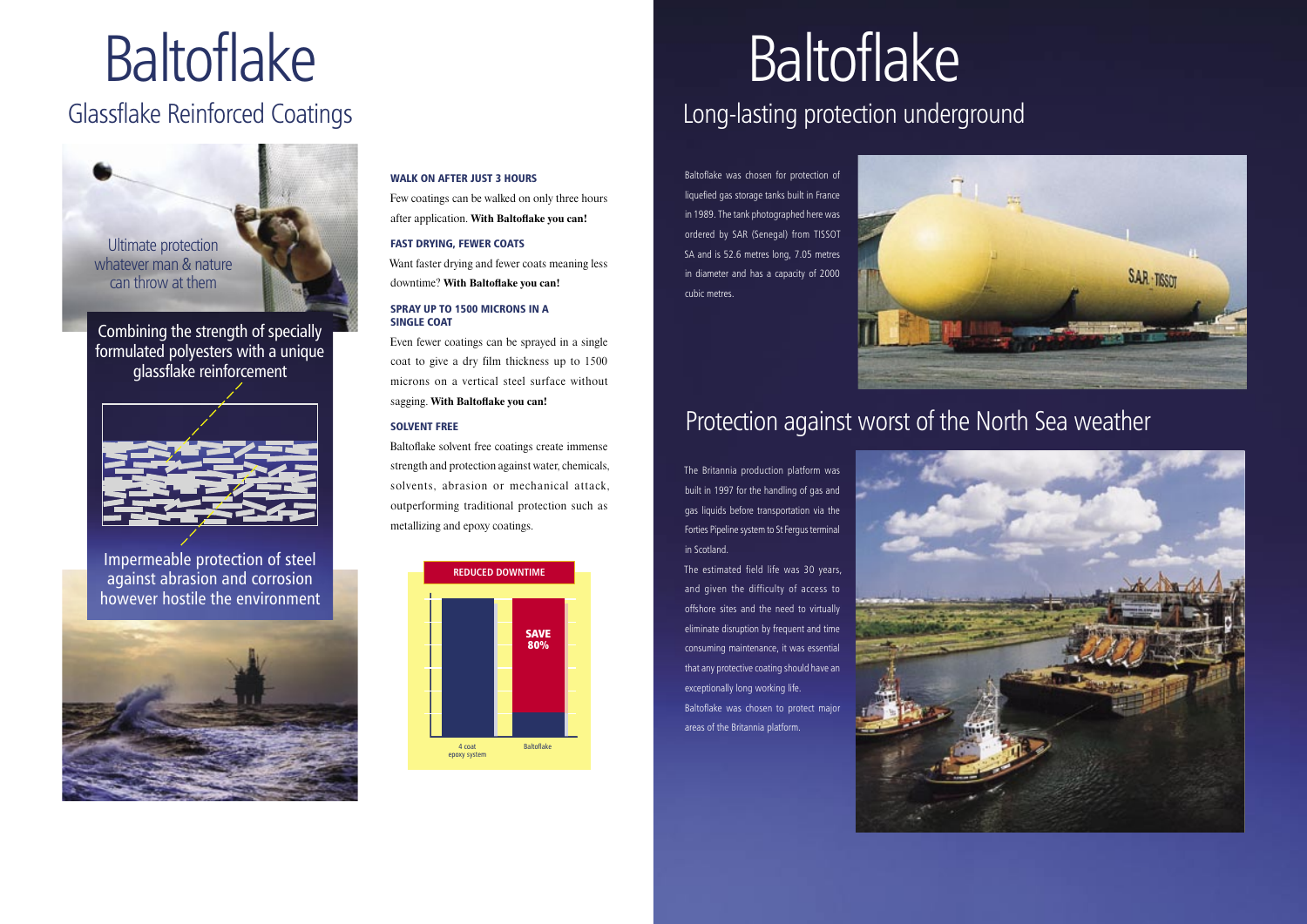## Baltoflake S2000

The latest product in the Baltoflake range of products. Baltoflake S2000 is built on the well proven technology of specially formulated polyester with unique glassflake reinforcement having built an enviable record of providing exceptional protection of steel against abrasion and corrosion in the harshest environments. Baltoflake S2000 gives a smooth and durable surface and can be applied up to 1500 microns in a single coat – one coat and the job is finished. A well proven system is two coats, 750 microns each. Because Baltoflake S2000 is also fast curing, application is fast and downtime is minimised.

Baltoflake and Baltoflake Ecolife Two of a number of Jotun paint systems tested and prequalified to NORSOK M-501 standard



With the NORSOK Standards Norwegian authorities and oil companies aim to reduce the overall cost level for offshore field development by standardising a number of disciplines. To verify the durability of the various coating systems, the NORSOK M-501 specification describes a set of pre-qualification tests to be carried out by an independent test laboratory with very specific and strict acceptance criteria.

## Baltoflake Ecolife

Styrene free Baltoflake Ecolife provides all the advantages of Baltoflake with the added benefit of less odour and a reduction in VOC emissions of approximately 60% over a 25 year lifetime when compared with epoxy systems. Baltoflake Ecolife cures even faster than Baltoflake and can be used down to 5°C. Maximum overcoating time is 2 weeks.

- **•** Proven in the world's harshest environments
- Enormous strength
- **•** Virtually impermeable barrier keeps moisture and oxygen blocked
- **■** Remarkable adhesion properties
- **•** Provides a virtually maintenance free system for the design life of most structures

With Jotun's Multicolor Industry tinting system Baltoflake products will match your specific colour requirements ensuring what is well protected looks cosmetically just right too! The Multicolor Industry tinting system provides a wide range of colours, whatever volumes needed, without timeconsuming in-factory production.



## The Baltoflake Range A choice of tough protection whatever your needs Proven technology **Baltoflake**

Since 1979 Baltoflake and 1995 styrene free Baltoflake Ecolife have been leaders in providing the very strongest protection against the most aggressive chemical, mechanical and environmental attack in some of the most testing and hazardous environments in the world.

The glassflake reinforcement provides enormous strength, presenting a virtually impermeable barrier that keeps moisture and oxygen blocked. Added to this, Baltoflake's remarkable adhesion properties have resulted in a virtually maintenance free protective system that will last for the lifetime of most structures.

Proven successes throughout the world show the high competitive power of Baltoflake compared to all other known, well proven corrosion protection systems.

The original Baltoflake has more than 20 years' practical experience of providing exceptional protection of steel against abrasion and corrosion in the harshest environments. Where areas painted with ordinary advanced paint stystems have been repainted one or several times Baltoflake is still in service giving the needed protection. Up to 1500 microns in a single coat can be applied. Because Baltoflake is fast curing and has short overcoating intervals, downtime is minimised. In those special cases where the very toughest protection is required, Baltoflake is unbeatable.

Here's a typical example of the benefits of Baltoflake's combination of speed, high levels of protection and minimum disruption. Offshore platform North Sea. Grit blasted during the night. 0500 hrs Netting on, helicopter landed 0700 hrs Netting off, blast cleaning to Sa 2½ continues to completion. 1245 hrs Painting commenced. Weather sunny/cloudy, 14ºC. Steel temperaturre 17ºC. Mixture 2 vol % catalyst. 1 coat 600 microns Baltoflake. Volume of paint used 160 litres. 1330 hrs First coat completed. 1415 hrs Commenced application of second coat. Carborex 20 grit sprinkled on 600 microns coat. Volume of paint used 160 litres. 1500hrs Operation completed. 1630hrs Surface dry to walk on. Netting on. 1800hrs Helicopter landed.